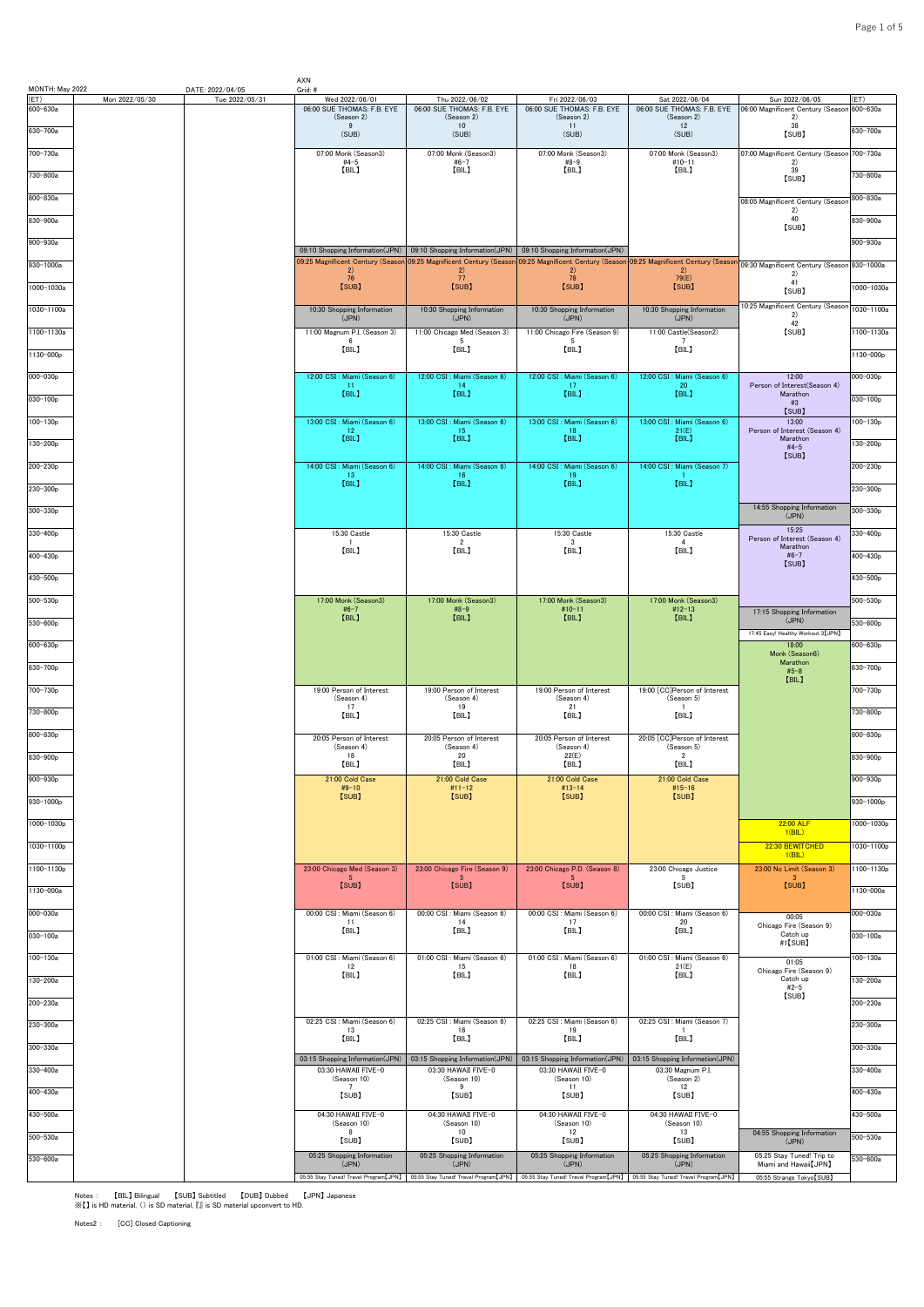| MONTH: Jun 2022  |                                                            | DATE: 2022/04/05                             | AXN<br>Grid: #                                                                                                                                              |                                              |                                                                                                                                                                                                                                                        |                                              |                                                     |                      |
|------------------|------------------------------------------------------------|----------------------------------------------|-------------------------------------------------------------------------------------------------------------------------------------------------------------|----------------------------------------------|--------------------------------------------------------------------------------------------------------------------------------------------------------------------------------------------------------------------------------------------------------|----------------------------------------------|-----------------------------------------------------|----------------------|
| (ET)<br>600-630a | Mon 2022/06/06<br>06:00 SUE THOMAS: F.B. EYE               | Tue 2022/06/07<br>06:00 SUE THOMAS: F.B. EYE | Wed 2022/06/08<br>06:00 SUE THOMAS: F.B. EYE                                                                                                                | Thu 2022/06/09<br>06:00 SUE THOMAS: F.B. EYE | Fri 2022/06/10<br>06:00 SUE THOMAS: F.B. EYE                                                                                                                                                                                                           | Sat 2022/06/11<br>06:00 SUE THOMAS: F.B. EYE | Sun 2022/06/12<br>06:00 Magnificent Century (Seasor | (ET)<br>$600 - 630a$ |
| 630-700a         | (Season 2)<br>13<br>(SUB)                                  | (Season 2)<br>14<br>(SUB)                    | (Season 2)<br>15<br>(SUB)                                                                                                                                   | (Season 2)<br>16<br>(SUB)                    | (Season 2)<br>17<br>(SUB)                                                                                                                                                                                                                              | (Season 2)<br>18<br>(SUB)                    | 2)<br>43<br>[SUB]                                   | 630-700a             |
| 700-730a         | 07:00 Monk (Season3)                                       | 07:00 Monk (Season3)                         | 07:00 Monk (Season3)                                                                                                                                        | 07:00(N)                                     | 07:00 ALF                                                                                                                                                                                                                                              | 07:00 ALF                                    | 07:00 Magnificent Century (Season                   | 700-730a             |
| 730-800a         | #12-13<br>[BIL]                                            | $#14-15$<br>[BIL]                            | #16(E)<br>[BIL]                                                                                                                                             | <b>ALF</b><br>$#1 - 2$                       | $#3 - 4$<br>[BIL]                                                                                                                                                                                                                                      | $#5-6$<br>[BIL]                              | 2)<br>44                                            | 730-800a             |
|                  |                                                            |                                              |                                                                                                                                                             | [BIL]                                        |                                                                                                                                                                                                                                                        |                                              | [SUB]                                               |                      |
| 800-830a         |                                                            |                                              | 08:10 Castle<br>6                                                                                                                                           | 08:10(N)<br><b>BEWITCHED</b>                 | 08:10 BEWITCHED<br>$#3 - 4$                                                                                                                                                                                                                            | 08:10 BEWITCHED<br>$#5 - 6$                  | 08:00 Magnificent Century (Seasor<br>2)<br>45       | 800-830a             |
| 830-900a         |                                                            |                                              | [BIL]                                                                                                                                                       | $#1 - 2$<br>(BIL)                            | (BIL)                                                                                                                                                                                                                                                  | (BIL)                                        | [SUB]                                               | 830-900a             |
| 900-930a         | 09:10 Shopping Information(JPN)                            | 09:10 Shopping Information(JPN)              | 09:10 Shopping Information(JPN)                                                                                                                             |                                              |                                                                                                                                                                                                                                                        |                                              |                                                     | $900 - 930a$         |
| 930-1000a        | 09:25(N)<br>Magnificent Century (Season 3)<br>$\mathbf{1}$ | 3)<br>$\overline{2}$                         | 3)<br>$\mathbf{3}$                                                                                                                                          | 3)<br>$\overline{4}$                         | 09:25 Magnificent Century (Season <mark>09:25 Magnificent Century (Season 09:25 Magnificent Century (Season 09:25 Magnificent Century (Season 09:25 Magnificent Century (Season 09:25 Magnificent Century (Season 09:25 Magnificent</mark><br>3)<br>-5 | 3)<br>6                                      | 2)<br>46                                            | 930-1000a            |
| 1000-1030a       | [SUB]                                                      | [SUB]                                        | [SUB]                                                                                                                                                       | [SUB]                                        | [SUB]                                                                                                                                                                                                                                                  | [SUB]                                        | [SUB]                                               | 1000-1030a           |
| 1030-1100a       | 10:30 Shopping Information<br>(JPN)                        | 10:30 Shopping Information<br>(JPN)          | 10:30 Shopping Information<br>(JPN)                                                                                                                         | 10:30 Shopping Information<br>(JPN)          | 10:30 Shopping Information<br>(JPN)                                                                                                                                                                                                                    | 10:30 Shopping Information<br>(JPN)          | 0:25 Magnificent Century (Seasor<br>2)<br>47        | 1030-1100a           |
| 1100-1130a       | 11:00 Chicago P.D. (Season 8)<br>-5                        | 11:00 The Blacklist (Season 2)<br>6          | 11:00 Magnum P.I. (Season 3)<br>- 7                                                                                                                         | 11:00 Chicago Med (Season 3)<br>6            | 11:00 Chicago Fire (Season 9)<br>-6                                                                                                                                                                                                                    | 11:00 Castle(Season2)<br>-8                  | [SUB]                                               | 1100-1130a           |
| 1130-000p        | [BIL]                                                      | [BIL]                                        | [BIL]                                                                                                                                                       | [BIL]                                        | [BIL]                                                                                                                                                                                                                                                  | [BIL]                                        |                                                     | 1130-000p            |
| 000-030p         | 12:00 CSI : Miami (Season 7)                               | 12:00 CSI : Miami (Season 7)                 | 12:00 CSI : Miami (Season 7)                                                                                                                                | 12:00 CSI : Miami (Season 7)                 | 12:00 CSI : Miami (Season 7)                                                                                                                                                                                                                           | 12:00 CSI : Miami (Season 7)<br>-17          | 12:00<br>Person of Interest                         | $000 - 030p$         |
| 030-100p         | [BIL]                                                      | [BIL]                                        | [BIL]                                                                                                                                                       | 11<br>[BIL]                                  | 14<br>[BIL]                                                                                                                                                                                                                                            | [BIL]                                        | (Season 4)<br>Marathon                              | $030 - 100p$         |
| $100 - 130p$     | 13:00 CSI : Miami (Season 7)                               | 13:00 CSI : Miami (Season 7)                 | 13:00 CSI : Miami (Season 7)                                                                                                                                | 13:00 CSI : Miami (Season 7)                 | 13:00 CSI : Miami (Season 7)                                                                                                                                                                                                                           | 13:00 CSI : Miami (Season 7)                 | $#8 - 10$<br>[SUB]                                  | $100 - 130p$         |
| 130-200p         | -3<br>[BIL]                                                | [BIL]                                        | [BIL]                                                                                                                                                       | 12<br>[BIL]                                  | 15<br>[BIL]                                                                                                                                                                                                                                            | 18<br>[BIL]                                  |                                                     | $130 - 200p$         |
| 200-230p         | 14:00 CSI : Miami (Season 7)                               | 14:00 CSI<br>Miami (Season 7)                | 14:00 CSI : Miami (Season 7)                                                                                                                                | 14:00 CSI : Miami (Season 7)                 | 14:00 CSI : Miami (Season 7)                                                                                                                                                                                                                           | 14:00 CSI : Miami (Season 7)                 |                                                     | 200-230p             |
| 230-300p         | 4<br>[BIL]                                                 | [BIL]                                        | 10 <sub>1</sub><br>[BIL]                                                                                                                                    | 13<br>[BIL]                                  | 16<br>[BIL]                                                                                                                                                                                                                                            | 19<br>[BIL]                                  |                                                     | $230 - 300p$         |
| 300-330p         |                                                            |                                              |                                                                                                                                                             |                                              |                                                                                                                                                                                                                                                        |                                              | 14:55 Shopping Information                          | 300-330p             |
| 330-400p         | 15:30 Castle                                               | 15:30 Castle                                 | 15:30 Castle                                                                                                                                                | 15:30 Castle                                 | 15:30 Castle                                                                                                                                                                                                                                           | 15:30 Castle                                 | (JPN)<br>15:25                                      | 330-400p             |
|                  | 5<br>[BIL]                                                 | 6<br>[BIL]                                   | $\overline{7}$<br>[BIL]                                                                                                                                     | 8<br>[BIL]                                   | 9<br>[BIL]                                                                                                                                                                                                                                             | 10(E)<br>[BIL]                               | Person of Interest<br>(Season 4)                    |                      |
| 400-430p         |                                                            |                                              |                                                                                                                                                             |                                              |                                                                                                                                                                                                                                                        |                                              | Marathon<br>$#11 - 12$<br>[SUB]                     | 400-430p             |
| 430-500p         |                                                            |                                              |                                                                                                                                                             |                                              |                                                                                                                                                                                                                                                        |                                              |                                                     | 430-500p             |
| 500-530p         | 17:00 Monk (Season3)<br>$#14 - 15$<br>[BIL]                | 17:00 Monk (Season3)<br>#16 $(E)$<br>[BIL]   | 17:00 Monk(Season4)<br>$#2-3$<br>[BIL]                                                                                                                      | 17:00 Monk(Season4)<br>$#4-5$<br>[BIL]       | 17:00 Monk(Season4)<br>$#6 - 7$<br>[BIL]                                                                                                                                                                                                               | 17:00 Monk(Season4)<br>$#8-9$<br>[BIL]       | 17:15 Shopping Information                          | $500 - 530p$         |
| 530-600p         |                                                            |                                              |                                                                                                                                                             |                                              |                                                                                                                                                                                                                                                        |                                              | (JPN)<br>17:45 Easy! Healthy Workout 4 [JPN]        | 530-600p             |
| 600-630p         |                                                            | 18:00 Monk(Season4)<br>#1                    |                                                                                                                                                             |                                              |                                                                                                                                                                                                                                                        |                                              | 18:00<br>Monk (Season6)                             | 600-630p             |
| 630-700p         |                                                            | [BIL]                                        |                                                                                                                                                             |                                              |                                                                                                                                                                                                                                                        |                                              | Marathon<br>$#9-13$<br>[BIL]                        | 630-700p             |
| 700-730p         | 19:00 [CC]Person of Interest<br>(Season 5)                 | 19:00 [CC]Person of Interest<br>(Season 5)   | 19:00 [CC]Person of Interest<br>(Season 5)                                                                                                                  | 19:00 [CC]Person of Interest<br>(Season 5)   | 19:00 [CC]Person of Interest<br>(Season 5)                                                                                                                                                                                                             | 19:00 [CC]Person of Interest<br>(Season 5)   |                                                     | 700-730p             |
| 730-800p         | $\mathbf{3}$<br>[BIL]                                      | - 5<br>[BIL]                                 | 7<br>[BIL]                                                                                                                                                  | -9<br>[BIL]                                  | 11<br>[BIL]                                                                                                                                                                                                                                            | 13(E)<br>[BIL]                               |                                                     | 730-800p             |
| 800-830p         | 20:05 [CC]Person of Interest                               | 20:05 [CC]Person of Interest                 | 20:05 [CC]Person of Interest                                                                                                                                | 20:05 [CC]Person of Interest                 | 20:05 CC Person of Interest                                                                                                                                                                                                                            | 20:05 SUE THOMAS: F.B.                       |                                                     | $800 - 830p$         |
| 830-900p         | (Season 5)<br>$\overline{4}$<br>[BIL]                      | (Season 5)<br>6<br>[BIL]                     | (Season 5)<br>8<br>[BIL]                                                                                                                                    | (Season 5)<br>10<br>[BIL]                    | (Season 5)<br>12<br>[BIL]                                                                                                                                                                                                                              | EYE(Season 2)<br>18<br>(SUB)                 |                                                     | 830-900p             |
| $900 - 930p$     | 21:00 Cold Case<br>$#17-18$                                | 21:00 Cold Case<br>#19-20                    | 21:00 Cold Case<br>$#21 - 22$                                                                                                                               | 21:00<br><b>Cold Case</b>                    | 21:00<br>Cold Case (Season 2)                                                                                                                                                                                                                          | 21:00<br>Cold Case (Season 2)                |                                                     | $900 - 930p$         |
| 930-1000p        | [SUB]                                                      | [SUB]                                        | [SUB]                                                                                                                                                       | #23(E)<br>[SUB]                              | $#2-3$<br>[SUB]                                                                                                                                                                                                                                        | $#4-5$<br>[SUB]                              |                                                     | 930-1000p            |
| 1000-1030p       |                                                            |                                              |                                                                                                                                                             | 22:00                                        |                                                                                                                                                                                                                                                        |                                              |                                                     | 1000-1030p           |
| 1030-1100p       |                                                            |                                              |                                                                                                                                                             | Cold Case (Season 2)<br>#1<br>[SUB]          |                                                                                                                                                                                                                                                        |                                              |                                                     | 1030-1100p           |
| 1100-1130p       | 23:00 The Blacklist (Season 2)                             | 23:00 Magnum P.I. (Season 3)                 | 23:00 Chicago Med (Season 3)                                                                                                                                | 23:00 Chicago Fire (Season 9)                | 23:00 Chicago P.D. (Season 8)                                                                                                                                                                                                                          | 23:00 Chicago Justice                        | 23:00 No Limit (Season 3)                           | 1100-1130p           |
| 1130-000a        | $6\phantom{.}6$<br>[SUB]                                   | $\overline{7}$<br>[SUB]                      | 6 <sup>1</sup><br>[SUB]                                                                                                                                     | $6\phantom{.}6$<br>[SUB]                     | $6\phantom{.}6$<br>[SUB]                                                                                                                                                                                                                               | 6<br>[SUB]                                   | $\overline{4}$<br>[SUB]                             | 1130-000a            |
| 000-030a         | 00:00 CSI : Miami (Season 7)                               | 00:00 CSI : Miami (Season 7)                 | 00:00 CSI : Miami (Season 7)                                                                                                                                | 00:00 CSI : Miami (Season 7)                 | 00:00 CSI : Miami (Season 7)                                                                                                                                                                                                                           | 00:00 CSI : Miami (Season 7)                 |                                                     | 000-030a             |
| 030-100a         | $\overline{2}$<br>[BIL]                                    | -5<br>[BIL]                                  | 8<br>[BIL]                                                                                                                                                  | -11<br>[BIL]                                 | 14<br>[BIL]                                                                                                                                                                                                                                            | 17<br>[BIL]                                  | 00:05<br>Chicago P.D. (Season 8)<br>Catch up        | $030 - 100a$         |
| 100-130a         | 01:00 CSI : Miami (Season 7)                               | 01:00 CSI : Miami (Season 7)                 | 01:00 CSI : Miami (Season 7)                                                                                                                                | 01:00 CSI : Miami (Season 7)                 | 01:00 CSI : Miami (Season 7)                                                                                                                                                                                                                           | 01:00 CSI : Miami (Season 7)                 | $#1 - 6$<br>[SUB]                                   | 100-130a             |
|                  | -3<br>[BIL]                                                | - 6<br>[BIL]                                 | -9<br>【BIL】                                                                                                                                                 | 12<br>[BIL]                                  | 15<br>[BIL]                                                                                                                                                                                                                                            | 18<br>[BIL]                                  |                                                     |                      |
| 130-200a         |                                                            |                                              |                                                                                                                                                             |                                              |                                                                                                                                                                                                                                                        |                                              |                                                     | 130-200a             |
| 200-230a         | 02:25 CSI : Miami (Season 7)                               | 02:25 CSI : Miami (Season 7)                 | 02:25 CSI : Miami (Season 7)                                                                                                                                | 02:25 CSI : Miami (Season 7)                 | 02:25 CSI : Miami (Season 7)                                                                                                                                                                                                                           | 02:25 CSI : Miami (Season 7)                 |                                                     | 200-230a             |
| 230-300a         | 4<br>[BIL]                                                 | 7<br>[BIL]                                   | 10<br>[BIL]                                                                                                                                                 | 13<br>[BIL]                                  | 16<br>[BIL]                                                                                                                                                                                                                                            | 19<br>[BIL]                                  |                                                     | 230-300a             |
| 300-330a         | 03:15 Shopping Information(JPN)                            | 03:15 Shopping Information(JPN)              | 03:15 Shopping Information(JPN)                                                                                                                             | 03:15 Shopping Information(JPN)              | 03:15 Shopping Information(JPN)                                                                                                                                                                                                                        | 03:15 Shopping Information(JPN)              |                                                     | $300 - 330a$         |
| 330-400a         | 03:30 HAWAII FIVE-0<br>(Season 10)                         | 03:30 HAWAII FIVE-0<br>(Season 10)           | 03:30 [CC]Person of Interest<br>(Season 5)                                                                                                                  | 03:30 HAWAII FIVE-0<br>(Season 10)           | 03:30 HAWAII FIVE-0<br>(Season 10)                                                                                                                                                                                                                     | 03:30 HAWAII FIVE-0<br>(Season 10)           |                                                     | 330-400a             |
| 400-430a         | 14<br>[SUB]                                                | 16<br>[SUB]                                  | 7<br>[BIL]                                                                                                                                                  | 18<br>[SUB]                                  | 20<br>[SUB]                                                                                                                                                                                                                                            | 22(E)<br>[SUB]                               |                                                     | 400-430a             |
| 430-500a         | 04:30 HAWAII FIVE-0<br>(Season 10)                         | 04:30 HAWAII FIVE-0<br>(Season 10)           | 04:30 [CC]Person of Interest<br>(Season 5)                                                                                                                  | 04:30 HAWAII FIVE-0<br>(Season 10)           | 04:30 HAWAII FIVE-0<br>(Season 10)                                                                                                                                                                                                                     | 04:30 [CC]Person of Interest<br>(Season 5)   |                                                     | 430-500a             |
| 500-530a         | 15<br>[SUB]                                                | 17<br>[SUB]                                  | 8<br>【BIL】                                                                                                                                                  | 19<br>[SUB]                                  | 21<br>[SUB]                                                                                                                                                                                                                                            | 13(E)<br>[BIL]                               |                                                     | 500-530a             |
| 530-600a         | 05:25 Shopping Information<br>(JPN)                        | 05:25 Shopping Information<br>(JPN)          | 05:25 Shopping Information<br>(JPN)                                                                                                                         | 05:25 Shopping Information<br>(JPN)          | 05:25 Shopping Information<br>(JPN)                                                                                                                                                                                                                    | 05:30 Shopping Information<br>(JPN)          | 05:30 Shopping Information<br>(JPN)                 | 530-600a             |
|                  |                                                            |                                              | 05:55 Stay Tuned! Travel Program [JPN] 05:55 Stay Tuned! Travel Program [JPN] 05:55 Stay Tuned! Travel Program [JPN] 05:55 Stay Tuned! Travel Program [JPN] |                                              | 05:55 Stay Tuned! Travel Program [JPN]                                                                                                                                                                                                                 |                                              |                                                     |                      |

Notes : 【BIL】 Bilingual 【SUB】 Subtitled 【DUB】 Dubbed 【JPN】 Japanese<br>※【】 is HD material, () is SD material, 『』 is SD material upconvert to HD.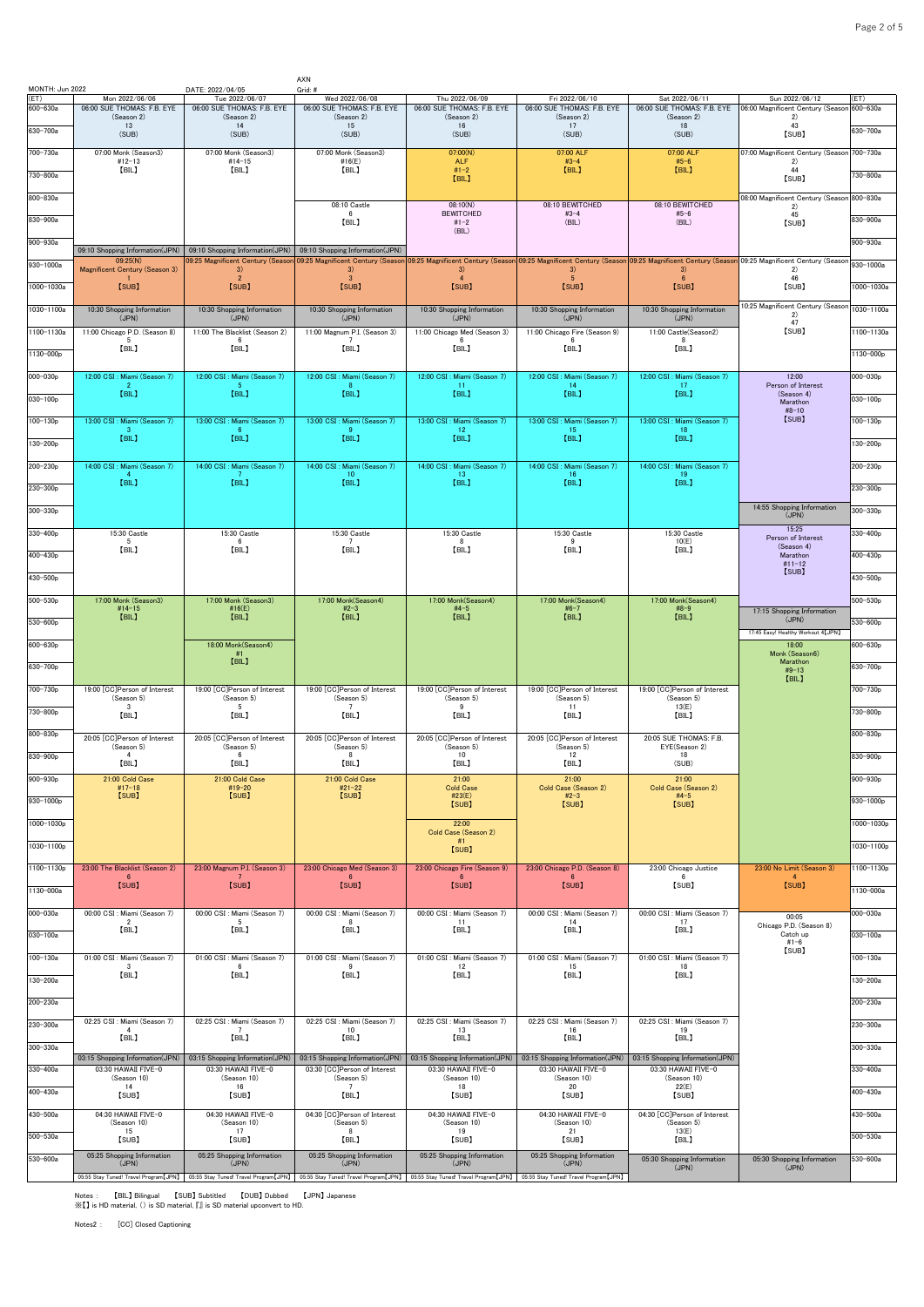| MONTH: Jun 2022  |                                                  | DATE: 2022/04/05                                                            | AXN<br>Grid: #                                                                                                                                                                                                                |                                                       |                                                          |                                                                               |                                                     |                      |
|------------------|--------------------------------------------------|-----------------------------------------------------------------------------|-------------------------------------------------------------------------------------------------------------------------------------------------------------------------------------------------------------------------------|-------------------------------------------------------|----------------------------------------------------------|-------------------------------------------------------------------------------|-----------------------------------------------------|----------------------|
| (ET)<br>600-630a | Mon 2022/06/13<br>06:00 SUE THOMAS: F.B. EYE     | Tue 2022/06/14<br>06:00 SUE THOMAS: F.B. EYE                                | Wed 2022/06/15<br>06:00 SUE THOMAS: F.B. EYE                                                                                                                                                                                  | Thu 2022/06/16<br>06:00 SUE THOMAS: F.B. EYE          | Fri 2022/06/17<br>06:00 SUE THOMAS: F.B. EYE             | Sat 2022/06/18<br>06:00 SUE THOMAS: F.B. EYE                                  | Sun 2022/06/19<br>06:00 Magnificent Century (Seasor | (ET)<br>600-630a     |
| 630-700a         | (Season 2)<br>19<br>(SUB)                        | (Season 2)<br>20<br>(SUB)                                                   | (Season 2)<br>21<br>(SUB)                                                                                                                                                                                                     | (Season 2)<br>22(E)<br>(SUB)                          | (Season 3)<br>$\overline{1}$<br>(SUB)                    | (Season 3)<br>$\overline{2}$<br>(SUB)                                         | 2)<br>48<br>[SUB]                                   | 630-700a             |
| 700-730a         | 07:00 ALF                                        | 07:00 ALF                                                                   | 07:00 ALF                                                                                                                                                                                                                     | 07:00 ALF                                             | 07:00 ALF                                                | 07:00 ALF                                                                     | 07:05 Magnificent Century (Seasor                   | 700-730a             |
| 730-800a         | $#7-8$<br>[BIL]                                  | $#9-10$<br>[BIL]                                                            | $#11 - 12$<br>[BIL]                                                                                                                                                                                                           | $#13 - 14$<br>[BIL]                                   | $#15 - 16$<br>[BIL]                                      | $#17-18$<br>[BIL]                                                             | 2)<br>49                                            | 730-800a             |
| 800-830a         |                                                  |                                                                             |                                                                                                                                                                                                                               |                                                       |                                                          |                                                                               | [SUB]<br>08:00 Magnificent Century (Seasor          | 800-830a             |
| 830-900a         | 08:10 BEWITCHED<br>$#7-8$<br>(BIL)               | 08:10 BEWITCHED<br>$#9 - 10$<br>(BIL)                                       | 08:10 BEWITCHED<br>$#11 - 12$<br>(BIL)                                                                                                                                                                                        | 08:10 BEWITCHED<br>$#13 - 14$<br>(BIL)                | 08:10 BEWITCHED<br>$#15 - 16$<br>(BIL)                   | 08:10 BEWITCHED<br>$#17-18$<br>(BIL)                                          | 2)<br>50                                            | 830-900a             |
| $900 - 930a$     |                                                  |                                                                             |                                                                                                                                                                                                                               |                                                       |                                                          |                                                                               | [SUB]                                               | $900 - 930a$         |
| $930 - 1000a$    |                                                  |                                                                             | 09:25 Magnificent Century (Season 09:25 Magnificent Century (Season 09:25 Magnificent Century (Season 09:25 Magnificent Century (Season 09:25 Magnificent Century (Season 09:25 Magnificent Century (Season 09:25 Magnificent |                                                       |                                                          |                                                                               |                                                     | 930-1000a            |
| 1000-1030a       | 3)<br>7<br>[SUB]                                 | 3)<br>$\mathbf{8}$<br>[SUB]                                                 | 3)<br>9<br>[SUB]                                                                                                                                                                                                              | 3)<br>10<br>[SUB]                                     | 3)<br>11<br>[SUB]                                        | 3)<br>12<br>[SUB]                                                             | 2)<br>51<br>[SUB]                                   | 1000-1030a           |
| 1030-1100a       | 10:30 Shopping Information                       | 10:30 Shopping Information                                                  | 10:30 Shopping Information                                                                                                                                                                                                    | 10:30 Shopping Information                            | 10:30 Shopping Information                               | 10:30 Shopping Information                                                    | 10:25 Magnificent Century (Seasor                   | 1030-1100a           |
| 1100-1130a       | (JPN)<br>11:00 Chicago P.D. (Season 8)           | (JPN)<br>11:00 The Blacklist (Season 2)                                     | (JPN)<br>11:00 Magnum P.I. (Season 3)                                                                                                                                                                                         | (JPN)<br>11:00 Chicago Med (Season 3)                 | (JPN)<br>11:00 Chicago Fire (Season 9)                   | (JPN)<br>11:00 Castle(Season2)                                                | 2)<br>52<br>[SUB]                                   | 1100-1130a           |
|                  | 6<br>[BIL]                                       | $\overline{7}$<br>[BIL]                                                     | 8<br>[BIL]                                                                                                                                                                                                                    | [BIL]                                                 | [BIL]                                                    | -9<br>[BIL]                                                                   |                                                     |                      |
| 1130-000p        |                                                  |                                                                             |                                                                                                                                                                                                                               |                                                       |                                                          |                                                                               |                                                     | 1130-000p            |
| $000 - 030p$     | 12:00 CSI : Miami (Season 7)<br>-20<br>[BIL]     | 12:00 CSI : Miami (Season 7)<br>23<br>[BIL]                                 | 12:00 CSI : Miami (Season 8)<br>[BIL]                                                                                                                                                                                         | 12:00 CSI : Miami (Season 8)<br>[BIL]                 | 12:00 CSI : Miami (Season 8)<br>[BIL]                    | 12:00 CSI : Miami (Season 8)<br>-11<br>[BIL]                                  | 12:00<br>Person of Interest<br>(Season 4)           | 000-030p             |
| $030 - 100p$     |                                                  |                                                                             |                                                                                                                                                                                                                               |                                                       |                                                          |                                                                               | Marathon<br>$#13 - 15$<br>[SUB]                     | $030 - 100p$         |
| 100-130p         | 13:00 CSI : Miami (Season 7)<br>21<br>[BIL]      | 13:00 CSI : Miami (Season 7)<br>24<br>[BIL]                                 | 13:00 CSI : Miami (Season 8)<br>$\overline{2}$<br>[BIL]                                                                                                                                                                       | 13:00 CSI : Miami (Season 8)<br>-5.<br>[BIL]          | 13:00 CSI: Miami (Season 8)<br>-9<br>[BIL]               | 13:00 CSI : Miami (Season 8)<br>12<br>[BIL]                                   |                                                     | $100 - 130p$         |
| 130-200p         |                                                  |                                                                             |                                                                                                                                                                                                                               |                                                       |                                                          |                                                                               |                                                     | $130 - 200p$         |
| $200 - 230p$     | 14:00 CSI : Miami (Season 7)<br>22<br>[BIL]      | 14:00 CSI : Miami (Season 7)<br>25(E)<br>[BIL]                              | 14:00 CSI : Miami (Season 8)<br>-3.<br>[BIL]                                                                                                                                                                                  | 14:00 CSI : Miami (Season 8)<br>- 6<br>[BIL]          | 14:00 CSI : Miami (Season 8)<br>10 <sub>1</sub><br>[BIL] | 14:00 CSI : Miami (Season 8)<br>13<br>[BIL]                                   |                                                     | $200 - 230p$         |
| 230-300p         |                                                  |                                                                             |                                                                                                                                                                                                                               |                                                       |                                                          |                                                                               | 14:55 Shopping Information                          | 230-300p             |
| $300 - 330p$     |                                                  |                                                                             |                                                                                                                                                                                                                               |                                                       |                                                          |                                                                               | (JPN)<br>15:25                                      | $300 - 330p$         |
| $330 - 400p$     | 15:30 Castle(Season2)<br>-1<br>[BIL]             | 15:30 Castle(Season2)<br>$\overline{2}$<br>[BIL]                            | 15:30 Castle(Season2)<br>3<br>[BIL]                                                                                                                                                                                           | 15:30 Castle(Season2)<br>$\overline{4}$<br>[BIL]      | 15:30 Castle(Season2)<br>-5<br>[BIL]                     | 15:30 Castle(Season2)<br>- 6<br>[BIL]                                         | Person of Interest<br>(Season 4)                    | 330-400 <sub>p</sub> |
| 400-430p         |                                                  |                                                                             |                                                                                                                                                                                                                               |                                                       |                                                          |                                                                               | Marathon<br>$#16-17$<br>[SUB]                       | 400-430p             |
| 430-500p         |                                                  |                                                                             |                                                                                                                                                                                                                               |                                                       |                                                          |                                                                               |                                                     | 430-500p             |
| 500-530p         | 17:00 Monk(Season4)<br>#10-11<br>【BIL】           | 17:00 Monk(Season4)<br>$#12-13$                                             | 17:00 Monk(Season4)<br>$#14 - 15$<br>[BIL]                                                                                                                                                                                    | 17:00 Monk(Season4)<br>#16(E)                         | 17:00 Monk(Season5)<br>#2-3<br>[BIL]                     | 17:00 Monk(Season5)<br>$#4-5$<br>[BIL]                                        | 17:15 Shopping Information                          | 500-530p             |
| $530 - 600p$     |                                                  | [BIL]                                                                       |                                                                                                                                                                                                                               | [BIL]                                                 |                                                          |                                                                               | (JPN)<br>17:45 Easy! Healthy Workout 5 [JPN]        | 530-600p             |
| $600 - 630p$     |                                                  |                                                                             |                                                                                                                                                                                                                               | 18:00 Monk(Season5)<br>#1                             |                                                          |                                                                               | 18:00<br>Monk (Season6)                             | 600-630p             |
| 630-700p         |                                                  |                                                                             |                                                                                                                                                                                                                               | [BIL]                                                 |                                                          |                                                                               | Marathon<br>#14-16(E)<br>[BIL]                      | 630-700p             |
| 700-730p         | 19:00 The Closer                                 | 19:00 The Closer<br>$\mathbf{R}$                                            | 19:00 The Closer<br>-5                                                                                                                                                                                                        | 19:00 The Closer<br>$\overline{7}$                    | 19:00 The Closer<br>-9                                   | 19:00 The Closer<br>-11                                                       |                                                     | 700-730p             |
| 730-800p         | [BIL]                                            | [BIL]                                                                       | [BIL]                                                                                                                                                                                                                         | [BIL]                                                 | [BIL]                                                    | [BIL]                                                                         |                                                     | 730-800p             |
| 800-830p         | 20:05 The Closer<br>$\overline{2}$               | 20:05 The Closer<br>$\mathbf{A}$                                            | 20:05 The Closer<br>6                                                                                                                                                                                                         | 20:05 The Closer<br>-8                                | 20:05 The Closer<br>10                                   | 20:05 The Closer<br>12                                                        |                                                     | $800 - 830p$         |
| 830-900p         | [BIL]                                            | 【BIL】                                                                       | [BIL]                                                                                                                                                                                                                         | [BIL]                                                 | [BIL]                                                    | [BIL]                                                                         |                                                     | 830-900p             |
| 900-930p         | 21:00<br>Cold Case (Season 2)                    | 21:00<br>Cold Case (Season 2)                                               | 21:00<br>Cold Case (Season 2)                                                                                                                                                                                                 | 21:00<br>Cold Case (Season 2)                         | 21:00<br>Cold Case (Season 2)                            | 21:00<br>Cold Case (Season 2)                                                 | 21:00 Cold Case(Season2)<br>17                      | 900-930p             |
| 930-1000p        | $#6 - 7$<br>[SUB]                                | $#8-9$<br>[SUB]                                                             | $#10-11$<br>[SUB]                                                                                                                                                                                                             | $#12 - 13$<br>[SUB]                                   | $#14-15$<br>[SUB]                                        | $#16 - 17$<br>[SUB]                                                           | [SUB]                                               | 930-1000p            |
| 1000-1030p       |                                                  |                                                                             |                                                                                                                                                                                                                               |                                                       |                                                          |                                                                               | 22:00 Chicago Justice<br>$\overline{7}$             | 1000-1030p           |
| 1030-1100p       |                                                  |                                                                             |                                                                                                                                                                                                                               |                                                       |                                                          |                                                                               | [SUB]                                               | 1030-1100p           |
| 1100-1130p       | 23:00 The Blacklist (Season 2)                   | 23:00 Magnum P.I. (Season 3)<br>8                                           | 23:00 Chicago Med (Season 3)<br>$7^{\circ}$                                                                                                                                                                                   | 23:00 Chicago Fire (Season 9)<br>$7^{\circ}$          | 23:00 Chicago P.D. (Season 8)<br>7                       | 23:00 Chicago Justice<br>$\overline{7}$                                       | 23:00 No Limit (Season 3)<br>-5                     | 1100-1130p           |
| 1130-000a        | [SUB]                                            | [SUB]                                                                       | [SUB]                                                                                                                                                                                                                         | [SUB]                                                 | [SUB]                                                    | [SUB]                                                                         | [SUB]                                               | 1130-000a            |
| 000-030a         | 00:00 CSI : Miami (Season 7)<br>20               | 00:00 CSI : Miami (Season 7)<br>23                                          | 00:00 CSI : Miami (Season 8)                                                                                                                                                                                                  | 00:00 CSI : Miami (Season 8)                          | 00:00 CSI : Miami (Season 8)                             | 00:00 CSI : Miami (Season 8)                                                  | 00:05<br><b>WHISKEY CAVALIER</b>                    | 000-030a             |
| 030-100a         | [BIL]                                            | [BIL]                                                                       | [BIL]                                                                                                                                                                                                                         | [BIL]                                                 | [BIL]                                                    | [BIL]                                                                         | $#1 - 6$<br>[SUB]                                   | 030-100a             |
| 100-130a         | 01:00 CSI : Miami (Season 7)<br>21               | 01:00 CSI : Miami (Season 7)<br>24                                          | 01:00 CSI : Miami (Season 8)<br>$\overline{2}$                                                                                                                                                                                | 01:00 CSI : Miami (Season 8)<br>5                     | 01:00 CSI : Miami (Season 8)<br>9                        | 01:00 CSI : Miami (Season 8)<br>12                                            |                                                     | 100-130a             |
| 130-200a         | [BIL]                                            | [BIL]                                                                       | [BIL]                                                                                                                                                                                                                         | [BIL]                                                 | [BIL]                                                    | [BIL]                                                                         |                                                     | 130-200a             |
| 200-230a         |                                                  |                                                                             |                                                                                                                                                                                                                               |                                                       |                                                          |                                                                               |                                                     | $200 - 230a$         |
| 230-300a         | 02:25 CSI : Miami (Season 7)<br>22               | 02:25 CSI : Miami (Season 7)<br>25(E)                                       | 02:25 CSI : Miami (Season 8)<br>$\overline{\mathbf{3}}$                                                                                                                                                                       | 02:25 CSI : Miami (Season 8)<br>- 6                   | 02:25 CSI : Miami (Season 8)<br>10                       | 02:25 CSI : Miami (Season 8)<br>13                                            |                                                     | 230-300a             |
| 300-330a         | [BIL]                                            | [BIL]                                                                       | [BIL]                                                                                                                                                                                                                         | 【BIL】                                                 | [BIL]                                                    | [BIL]                                                                         |                                                     | 300-330a             |
| 330-400a         | 03:15 Shopping Information(JPN)<br>03:30 Shooter | 03:15 Shopping Information(JPN)<br>03:30 Shooter<br>$\overline{\mathbf{3}}$ | 03:15 Shopping Information(JPN)<br>03:30 Shooter<br>5                                                                                                                                                                         | 03:15 Shopping Information(JPN)<br>03:30 Shooter<br>7 | 03:15 Shopping Information(JPN)<br>03:30 Shooter<br>9    | 03:15 Shopping Information(JPN)<br>03:30 Shooter (Season 2)<br>$\overline{1}$ |                                                     | 330-400a             |
| 400-430a         | [SUB]                                            | [SUB]                                                                       | [SUB]                                                                                                                                                                                                                         | [SUB]                                                 | [SUB]                                                    | [SUB]                                                                         |                                                     | 400-430a             |
| 430-500a         | 04:30 Shooter                                    | 04:30 Shooter                                                               | 04:30 Shooter                                                                                                                                                                                                                 | 04:30 Shooter                                         | 04:30 Shooter                                            | 04:30 Shooter (Season 2)                                                      |                                                     | 430-500a             |
| 500-530a         | $\overline{2}$<br>[SUB]                          | $\overline{4}$<br>[SUB]                                                     | $6\degree$<br>[SUB]                                                                                                                                                                                                           | 8<br>[SUB]                                            | 10(E)<br>[SUB]                                           | $\overline{2}$<br>[SUB]                                                       |                                                     | $500 - 530a$         |
| 530-600a         | 05:30 Shopping Information                       | 05:30 Shopping Information                                                  | 05:30 Shopping Information                                                                                                                                                                                                    | 05:30 Shopping Information                            | 05:30 Shopping Information                               | 05:30 Shopping Information                                                    | 05:30 Shopping Information                          | 530-600a             |
|                  | (JPN)                                            | (JPN)                                                                       | (JPN)                                                                                                                                                                                                                         | (JPN)                                                 | (JPN)                                                    | (JPN)                                                                         | (JPN)                                               |                      |

Notes : 【BIL】 Bilingual 【SUB】 Subtitled 【DUB】 Dubbed 【JPN】 Japanese ※【】 is HD material, () is SD material, 『』 is SD material upconvert to HD.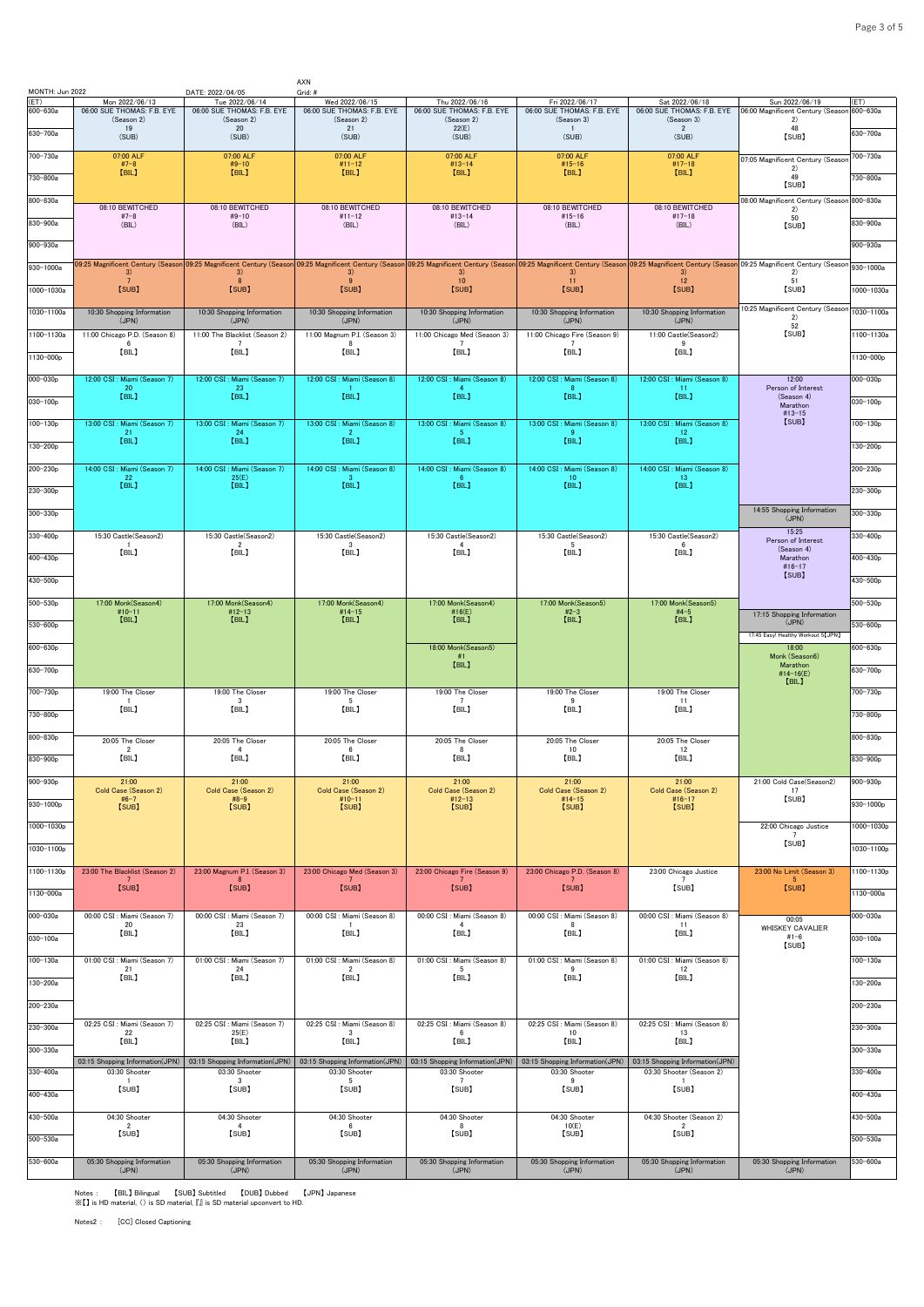| MONTH: Jun 2022 |                                              | DATE: 2022/04/05                             | AXN<br>Grid: #                                                                                                                                                                                                                |                                              |                                                         |                                              |                                                                         |               |
|-----------------|----------------------------------------------|----------------------------------------------|-------------------------------------------------------------------------------------------------------------------------------------------------------------------------------------------------------------------------------|----------------------------------------------|---------------------------------------------------------|----------------------------------------------|-------------------------------------------------------------------------|---------------|
| ET)<br>600-630a | Mon 2022/06/20<br>06:00 SUE THOMAS: F.B. EYE | Tue 2022/06/21<br>06:00 SUE THOMAS: F.B. EYE | Wed 2022/06/22<br>06:00 SUE THOMAS: F.B. EYE                                                                                                                                                                                  | Thu 2022/06/23<br>06:00 SUE THOMAS: F.B. EYE | Fri 2022/06/24<br>06:00 SUE THOMAS: F.B. EYE            | Sat 2022/06/25<br>06:00 SUE THOMAS: F.B. EYE | Sun 2022/06/26<br>06:00 Magnificent Century (Season 600-630a            | (ET)          |
| 630-700a        | (Season 3)<br>$\overline{3}$                 | (Season 3)<br>$\overline{4}$                 | (Season 3)<br>$5\overline{)}$                                                                                                                                                                                                 | (Season 3)<br>$6\phantom{.0}$                | (Season 3)<br>7                                         | (Season 3)<br>8                              | 2)<br>53                                                                | 630-700a      |
|                 | (SUB)                                        | (SUB)                                        | (SUB)                                                                                                                                                                                                                         | (SUB)                                        | (SUB)                                                   | (SUB)                                        | [SUB]                                                                   |               |
| 700-730a        | 07:00 ALF<br>#19-20<br>[BIL]                 | 07:00 ALF<br>$#21 - 22$<br>[BIL]             | 07:00 ALF<br>#23-24<br>[BIL]                                                                                                                                                                                                  | 07:00 ALF<br>#25-26(E)<br>[BIL]              | 07:00(N)<br>ALF(Season 2)<br>$#1 - 2$                   | 07:00 ALF(Season 2)<br>$#3 - 4$<br>[BIL]     | 07:05 Magnificent Century (Seasor<br>2)                                 | 700-730a      |
| 730-800a        |                                              |                                              |                                                                                                                                                                                                                               |                                              | [BIL]                                                   |                                              | 54<br>[SUB]                                                             | 730-800a      |
| 800-830a        | 08:10 BEWITCHED                              | 08:10 BEWITCHED                              | 08:10 BEWITCHED                                                                                                                                                                                                               | 08:10 BEWITCHED                              | 08:10 BEWITCHED                                         | 08:10 BEWITCHED                              | 08:05 Magnificent Century (Seasor                                       | 300-830a      |
| 830-900a        | #19-20<br>(BIL)                              | $#21 - 22$<br>(BIL)                          | $#23 - 24$<br>(BIL)                                                                                                                                                                                                           | $#25 - 26$<br>(BIL)                          | $#27 - 28$<br>(BIL)                                     | #29-30<br>(BIL)                              | 2)<br>55<br>[SUB]                                                       | 830-900a      |
| 900-930a        |                                              |                                              |                                                                                                                                                                                                                               |                                              |                                                         |                                              |                                                                         | 900-930a      |
| 930-1000a       |                                              |                                              | 09:25 Magnificent Century (Season 09:25 Magnificent Century (Season 09:25 Magnificent Century (Season 09:25 Magnificent Century (Season 09:25 Magnificent Century (Season 09:26 Magnificent Century (Season 09:25 Magnificent |                                              |                                                         |                                              | 09:20 Magnificent Century (Seasor                                       | 930-1000a     |
|                 | 3)<br>13                                     | 3)<br>14                                     | 3)<br>15                                                                                                                                                                                                                      | 3)<br>16                                     | 3)<br>17                                                | 3)<br>18                                     | 2)<br>56<br>[SUB]                                                       |               |
| 1000-1030a      | [SUB]                                        | [SUB]                                        | [SUB]                                                                                                                                                                                                                         | [SUB]                                        | [SUB]                                                   | [SUB]                                        |                                                                         | 1000-1030a    |
| 1030-1100a      | 10:30 Shopping Information<br>(JPN)          | 10:30 Shopping Information<br>(JPN)          | 10:30 Shopping Information<br>(JPN)                                                                                                                                                                                           | 10:30 Shopping Information<br>(JPN)          | 10:30 Shopping Information<br>(JPN)                     | 10:30 Shopping Information<br>(JPN)          | 0:25 Magnificent Century (Seasor<br>2)                                  | 1030-1100a    |
| 1100-1130a      | 11:00 Chicago P.D. (Season 8)                | 11:00 The Blacklist (Season 2)<br>8          | 11:00 Magnum P.I. (Season 3)<br>$\mathbf{Q}$                                                                                                                                                                                  | 11:00 Chicago Med (Season 3)<br>-8           | 11:00 Chicago Fire (Season 9)                           | 11:00 Castle(Season2)<br>10                  | 57<br>[SUB]                                                             | 1100-1130a    |
| 1130-000p       | [BIL]                                        | [BIL]                                        | [BIL]                                                                                                                                                                                                                         | [BIL]                                        | [BIL]                                                   | [BIL]                                        |                                                                         | 1130-000p     |
| 000-030p        | 12:00 CSI: Miami (Season 8)                  | 12:00 CSI : Miami (Season 8)                 | 12:00 CSI : Miami (Season 8)                                                                                                                                                                                                  | 12:00 CSI : Miami (Season 8)                 | 12:00 CSI: Miami (Season 9)                             | 12:00 CSI: Miami (Season 9)                  | 12:00                                                                   | $000 - 030p$  |
|                 | 14<br>[BIL]                                  | 17<br>[BIL]                                  | 20<br>[BIL]                                                                                                                                                                                                                   | 23<br>[BIL]                                  | [BIL]                                                   | $\sqrt{5}$<br>[BIL]                          | Person of Interest<br>(Season 4)                                        |               |
| 030-100p        |                                              |                                              |                                                                                                                                                                                                                               |                                              |                                                         |                                              | Marathon<br>#18-20                                                      | $030 - 100p$  |
| $100 - 130p$    | 13:00 CSI : Miami (Season 8)<br>15           | 13:00 CSI : Miami (Season 8)<br>18           | 13:00 CSI : Miami (Season 8)<br>21                                                                                                                                                                                            | 13:00 CSI : Miami (Season 8)<br>24(E)        | 13:00 CSI : Miami (Season 9)                            | 13:00 CSI : Miami (Season 9)<br>-6           | [SUB]                                                                   | $100 - 130p$  |
| 130-200p        | [BIL]                                        | [BIL]                                        | [BIL]                                                                                                                                                                                                                         | [BIL]                                        | [BIL]                                                   | [BIL]                                        |                                                                         | 130-200p      |
| 200-230p        | 14:00 CSI : Miami (Season 8)                 | 14:00 CSI : Miami (Season 8)                 | 14:00 CSI : Miami (Season 8)                                                                                                                                                                                                  | 14:00 CSI : Miami (Season 9)                 | 14:00 CSI<br>: Miami (Season 9)                         | 14:00 CSI : Miami (Season 9)                 |                                                                         | $200 - 230p$  |
| 230-300p        | 16<br>[BIL]                                  | 19<br>[BIL]                                  | 22<br>[BIL]                                                                                                                                                                                                                   | [BIL]                                        | $\overline{4}$<br>[BIL]                                 | $\overline{7}$<br>[BIL]                      |                                                                         | 230-300p      |
| 300-330p        |                                              |                                              |                                                                                                                                                                                                                               |                                              |                                                         |                                              | 14:55 Shopping Information                                              | $300 - 330p$  |
|                 |                                              |                                              |                                                                                                                                                                                                                               |                                              |                                                         |                                              | (JPN)<br>15:25                                                          |               |
| 330-400p        | 15:30 Castle(Season2)                        | 15:30 Castle(Season2)                        | 15:30 Castle(Season2)                                                                                                                                                                                                         | 15:30 Castle(Season2)<br>10                  | 15:30 Castle(Season2)<br>11                             | 15:30 Castle(Season2)<br>12                  | Person of Interest<br>(Season 4)                                        | 330-400p      |
| 400-430p        | [BIL]                                        | [BIL]                                        | [BIL]                                                                                                                                                                                                                         | [BIL]                                        | [BIL]                                                   | [BIL]                                        | Marathon<br>#21-22(E)                                                   | 400-430p      |
| 430-500p        |                                              |                                              |                                                                                                                                                                                                                               |                                              |                                                         |                                              | [SUB]                                                                   | 430-500p      |
| $500 - 530p$    | 17:00                                        | 17:00                                        | 17:00                                                                                                                                                                                                                         | 17:00                                        | 17:00                                                   | 17:00                                        |                                                                         | $500 - 530p$  |
| 530-600p        | Monk(Season5)<br>$#6 - 7$                    | Monk(Season5)<br>$#8-9$                      | Monk(Season5)<br>$#10 - 11$                                                                                                                                                                                                   | Monk(Season5)<br>$#12 - 13$                  | Monk(Season5)<br>#14-15(E)                              | Monk(Season6)<br>$#1 - 2$                    | 17:15 Shopping Information<br>(JPN)                                     | 530-600p      |
|                 | [BIL]                                        | [BIL]                                        | [BIL]                                                                                                                                                                                                                         | [BIL]                                        | [BIL]                                                   | [BIL]                                        | 17:45 Easy! Healthy Workout 6 [JPN]                                     |               |
| 600-630p        |                                              |                                              |                                                                                                                                                                                                                               |                                              |                                                         |                                              | 18:00<br><crossover episodes=""><br/>Chicago Fire(Season 8)</crossover> | $600 - 630p$  |
| 630-700p        |                                              |                                              |                                                                                                                                                                                                                               |                                              |                                                         |                                              | #4<br>$\times$                                                          | 630-700p      |
| 700-730p        | 19:00 The Closer<br>13(E)                    | 19:00 The Closer (Season2)<br>$\overline{2}$ | 19:00 The Closer (Season2)<br>4                                                                                                                                                                                               | 19:00 The Closer (Season2)<br>6              | 19:00 The Closer (Season2)<br>8                         | 19:00 The Closer (Season2)<br>10             | Chicago P.D.(Season 7)<br>#4                                            | 700-730p      |
| 730-800p        | [BIL]                                        | [BIL]                                        | [BIL]                                                                                                                                                                                                                         | [BIL]                                        | [BIL]                                                   | [BIL]                                        | [SUB]                                                                   | 730-800p      |
| 800-830p        | 20:05 The Closer (Season2)                   | 20:05 The Closer (Season2)                   | 20:05 The Closer (Season2)                                                                                                                                                                                                    | 20:05 The Closer (Season2)                   | 20:05 The Closer (Season2)                              | 20:05 The Closer (Season2)                   | 20:00                                                                   | 800-830p      |
| 830-900p        | [BIL]                                        | 3<br>[BIL]                                   | - 5<br>[BIL]                                                                                                                                                                                                                  | [BIL]                                        | -9<br>[BIL]                                             | -11<br>[BIL]                                 | <crossover episodes=""><br/>Chicago Fire(Season 8)</crossover>          | 830-900p      |
|                 |                                              |                                              |                                                                                                                                                                                                                               |                                              |                                                         |                                              | #15<br>$\times$                                                         |               |
| 900-930p        | 21:00<br>Cold Case (Season 2)<br>$#18-19$    | 21:00<br>Cold Case (Season 2)<br>#20-21      | 21:00<br>Cold Case (Season 2)<br>#22-23(E)                                                                                                                                                                                    | 21:00<br>Cold Case (Season 3)<br>$#1-2$      | 21:00<br>Cold Case (Season 3)<br>$#3 - 4$               | 21:00<br>Cold Case (Season 3)<br>$#5 - 6$    | Chicago P.D.(Season 7)<br>#15<br>[SUB]                                  | 900-930p      |
| $930 - 1000p$   | [SUB]                                        | [SUB]                                        | [SUB]                                                                                                                                                                                                                         | [SUB]                                        | [SUB]                                                   | [SUB]                                        |                                                                         | $930 - 1000p$ |
| 1000-1030p      |                                              |                                              |                                                                                                                                                                                                                               |                                              |                                                         |                                              | 22:00 Chicago Justice<br>8                                              | 1000-1030p    |
| 1030-1100p      |                                              |                                              |                                                                                                                                                                                                                               |                                              |                                                         |                                              | [SUB]                                                                   | 1030-1100p    |
| 1100-1130p      | 23:00 The Blacklist (Season 2)               | 23:00 Magnum P.I. (Season 3)                 | 23:00 Chicago Med (Season 3)                                                                                                                                                                                                  | 23:00 Chicago Fire (Season 9)                | 23:00 Chicago P.D. (Season 8)                           | 23:00 Chicago Justice                        | 23:00 No Limit (Season 3)                                               | 1100-1130p    |
| 1130-000a       | 8<br>[SUB]                                   | 9<br>[SUB]                                   | 8<br>[SUB]                                                                                                                                                                                                                    | 8<br>[SUB]                                   | 8<br>[SUB]                                              | 8<br>[SUB]                                   | 6<br>[SUB]                                                              | 1130-000a     |
|                 |                                              |                                              |                                                                                                                                                                                                                               |                                              |                                                         |                                              |                                                                         |               |
| 000-030a        | 00:00 CSI : Miami (Season 8)<br>14<br>[BIL]  | 00:00 CSI : Miami (Season 8)<br>17<br>[BIL]  | 00:00 CSI : Miami (Season 8)<br>20<br>[BIL]                                                                                                                                                                                   | 00:00 CSI : Miami (Season 8)<br>23<br>[BIL]  | 00:00 CSI : Miami (Season 9)<br>$\overline{2}$<br>[BIL] | 00:00 CSI : Miami (Season 9)<br>- 5<br>[BIL] | 00:05<br>WHISKEY CAVALIER                                               | 000-030a      |
| 030-100a        |                                              |                                              |                                                                                                                                                                                                                               |                                              |                                                         |                                              | #7-13(E)<br>[SUB]                                                       | $030 - 100a$  |
| 100-130a        | 01:00 CSI : Miami (Season 8)<br>15           | 01:00 CSI : Miami (Season 8)<br>18           | 01:00 CSI : Miami (Season 8)<br>21                                                                                                                                                                                            | 01:00 CSI : Miami (Season 8)<br>24(E)        | 01:00 CSI : Miami (Season 9)<br>$\cdot$ 3               | 01:00 CSI : Miami (Season 9)<br>-6           |                                                                         | 100-130a      |
| 130-200a        | [BIL]                                        | [BIL]                                        | [BIL]                                                                                                                                                                                                                         | [BIL]                                        | [BIL]                                                   | [BIL]                                        |                                                                         | 130-200a      |
| 200-230a        |                                              |                                              |                                                                                                                                                                                                                               |                                              |                                                         |                                              |                                                                         | $200 - 230a$  |
| 230-300a        | 02:25 CSI : Miami (Season 8)                 | 02:25 CSI : Miami (Season 8)                 | 02:25 CSI : Miami (Season 8)                                                                                                                                                                                                  | 02:25 CSI : Miami (Season 9)                 | 02:25 CSI : Miami (Season 9)                            | 02:25 CSI : Miami (Season 9)                 |                                                                         | 230-300a      |
|                 | 16<br>[BIL]                                  | 19<br>[BIL]                                  | 22<br>[BIL]                                                                                                                                                                                                                   | [BIL]                                        | [BIL]                                                   | $\overline{7}$<br>[BIL]                      |                                                                         |               |
| 300-330a        | 03:15 Shopping Information(JPN)              | 03:15 Shopping Information(JPN)              | 03:15 Shopping Information(JPN)                                                                                                                                                                                               | 03:15 Shopping Information(JPN)              | 03:15 Shopping Information(JPN)                         | 03:15 Shopping Information(JPN)              |                                                                         | $300 - 330a$  |
| 330-400a        | 03:30 Shooter (Season 2)<br>$\mathbf{3}$     | 03:30 Shooter (Season 2)<br>- 5              | 03:30 Shooter (Season 2)<br>7                                                                                                                                                                                                 | 03:30 Shooter (Season 3)<br>$\overline{1}$   | 03:30 Shooter (Season 3)<br>$\mathbf{3}$                | 03:30 Shooter (Season 3)<br>- 5              |                                                                         | 330-400a      |
| 400-430a        | [SUB]                                        | [SUB]                                        | [SUB]                                                                                                                                                                                                                         | [SUB]                                        | [SUB]                                                   | [SUB]                                        |                                                                         | 400-430a      |
| 430-500a        | 04:30 Shooter (Season 2)                     | 04:30 Shooter (Season 2)                     | 04:30 Shooter (Season 2)                                                                                                                                                                                                      | 04:30 Shooter (Season 3)                     | 04:30 Shooter (Season 3)                                | 04:30 Shooter (Season 3)                     |                                                                         | 430-500a      |
| 500-530a        | $\overline{4}$<br>[SUB]                      | 6<br>[SUB]                                   | 8(E)<br>[SUB]                                                                                                                                                                                                                 | $\overline{2}$<br>[SUB]                      | $\overline{4}$<br>[SUB]                                 | - 6<br>[SUB]                                 |                                                                         | 500-530a      |
|                 |                                              |                                              |                                                                                                                                                                                                                               |                                              |                                                         |                                              |                                                                         |               |
| 530-600a        | 05:30 Shopping Information<br>(JPN)          | 05:30 Shopping Information<br>(JPN)          | 05:30 Shopping Information<br>(JPN)                                                                                                                                                                                           | 05:30 Shopping Information<br>(JPN)          | 05:30 Shopping Information<br>(JPN)                     | 05:30 Shopping Information<br>(JPN)          |                                                                         | $530 - 600a$  |

Notes : 【BIL】 Bilingual 【SUB】 Subtitled 【DUB】 Dubbed 【JPN】 Japanese ※【】 is HD material, () is SD material, 『』 is SD material upconvert to HD.